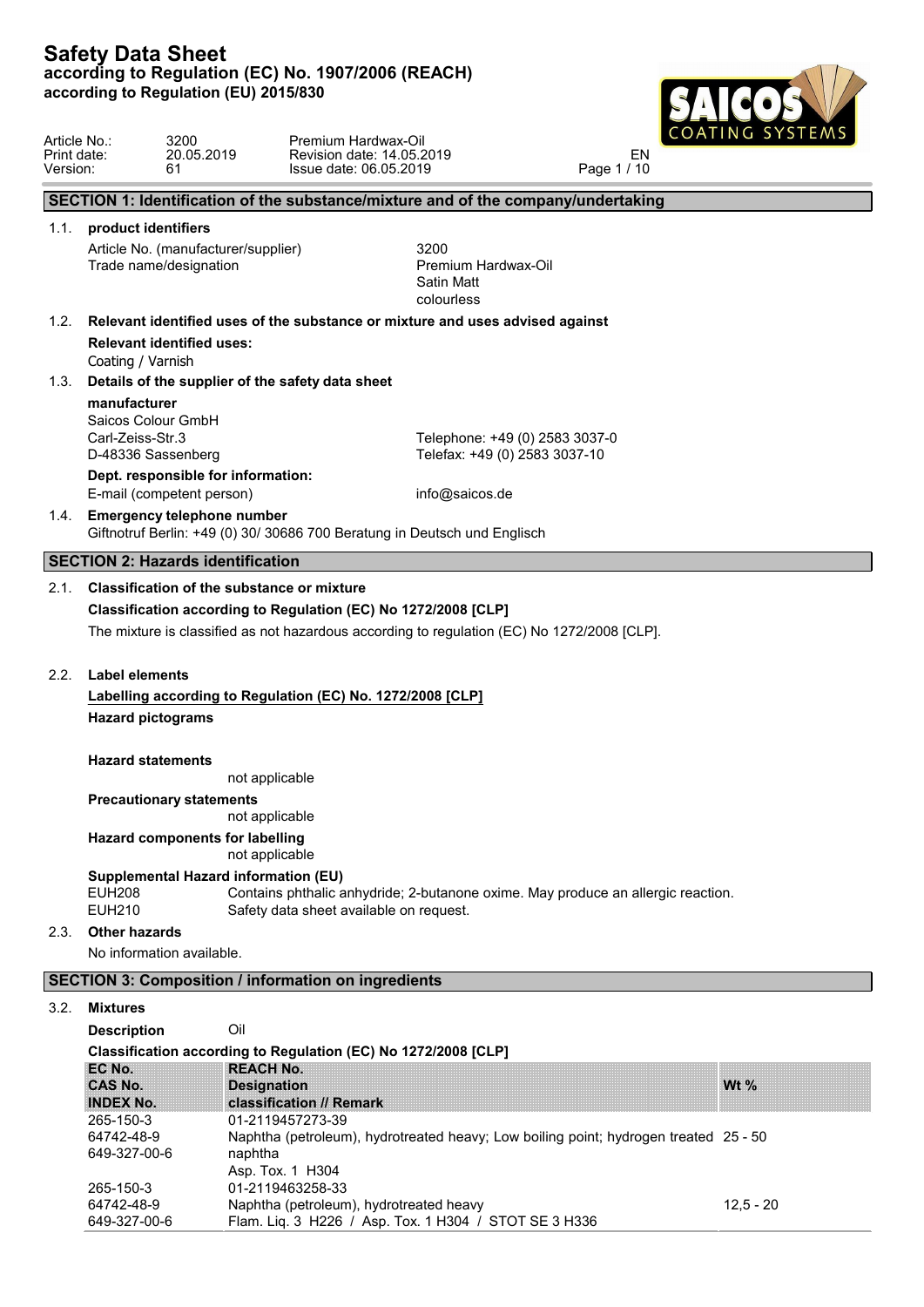

| Article No.:<br>Print date:<br>Version: | 3200<br>20.05.2019<br>61 | Premium Hardwax-Oil<br>Revision date: 14.05.2019<br>Issue date: 06.05.2019 | COMPITION STUTLING<br>EN<br>Page 2 / 10 |
|-----------------------------------------|--------------------------|----------------------------------------------------------------------------|-----------------------------------------|
| 292-459-0                               |                          | 01-2119472146-39                                                           |                                         |
| 90622-57-4                              |                          | Alkanes, C9-12-iso-<br>Asp. Tox. 1 H304 / Flam. Lig. 3 H226                | $2,5 - 5$                               |
| 202-496-6                               |                          | 01-2119539477-28                                                           |                                         |
| $96-29-7$                               |                          | 2-butanone oxime                                                           | $0.5 - 1$                               |
| 616-014-00-0                            |                          | Carc. 2 H351 / Acute Tox. 4 H312 / Eye Dam. 1 H318 / Skin Sens. 1<br>H317  |                                         |
| 286-272-3                               |                          | 01-2119979093-30                                                           |                                         |
| 85203-81-2                              |                          | Zink bis(2-ethylhexanoate)                                                 | ${}_{0.5}$                              |
|                                         |                          | Eye Irrit. 2 H319 / Repr. 2 H361 / Aquatic Chronic 3 H412                  |                                         |
| 245-018-1                               |                          | 01-2119979088-21                                                           |                                         |
| 22464-99-9                              |                          | 2-ethylhexanoic acid, zirconium salt                                       | ${}_{0.5}$                              |
|                                         |                          | Repr. 2 H361                                                               |                                         |

#### **Additional information**

Full text of classification: see section 16

## **SECTION 4: First aid measures**

## 4.1. **Description of first aid measures**

#### **General information**

In all cases of doubt, or when symptoms persist, seek medical advice. In case of unconsciousness give nothing by mouth, place in recovery position and seek medical advice.

#### **In case of inhalation**

Remove casualty to fresh air and keep warm and at rest. In case of irregular breathing or respiratory arrest provide artificial respiration.

#### **Following skin contact**

Take off immediately all contaminated clothing. After contact with skin, wash immediately with plenty of water and soap. Do not use solvents or thinners.

#### **After eye contact**

Rinse cautiously with water for several minutes. Remove contact lenses, if present and easy to do. Continue rinsing. Seek medical advice immediately.

## **After ingestion**

If swallowed, rinse mouth with water (only if the person is conscious). Seek medical advice immediately. Keep victim calm. Do NOT induce vomiting.

## 4.2. **Most important symptoms and effects, both acute and delayed**

In all cases of doubt, or when symptoms persist, seek medical advice.

#### 4.3. **Indication of any immediate medical attention and special treatment needed** First Aid, decontamination, treatment of symptoms.

## **SECTION 5: Firefighting measures**

## 5.1. **Extinguishing media**

## **Suitable extinguishing media**

alcohol resistant foam, carbon dioxide, Powder, spray mist, (water)

## **Unsuitable extinguishing media**

strong water jet

## 5.2. **Special hazards arising from the substance or mixture**

Dense black smoke occurs during fire. Inhaling hazardous decomposing products can cause serious health damage.

## 5.3. **Advice for firefighters**

Provide a conveniently located respiratory protective device. Cool closed containers that are near the source of the fire. Do not allow water used to extinguish fire to enter drains, ground or waterways.

## **SECTION 6: Accidental release measures**

## 6.1. **Personal precautions, protective equipment and emergency procedures**

Keep away from sources of ignition. Ventilate affected area. Do not breathe vapours.

## 6.2. **Environmental precautions**

Do not allow to enter into surface water or drains. If the product contaminates lakes, rivers or sewages, inform competent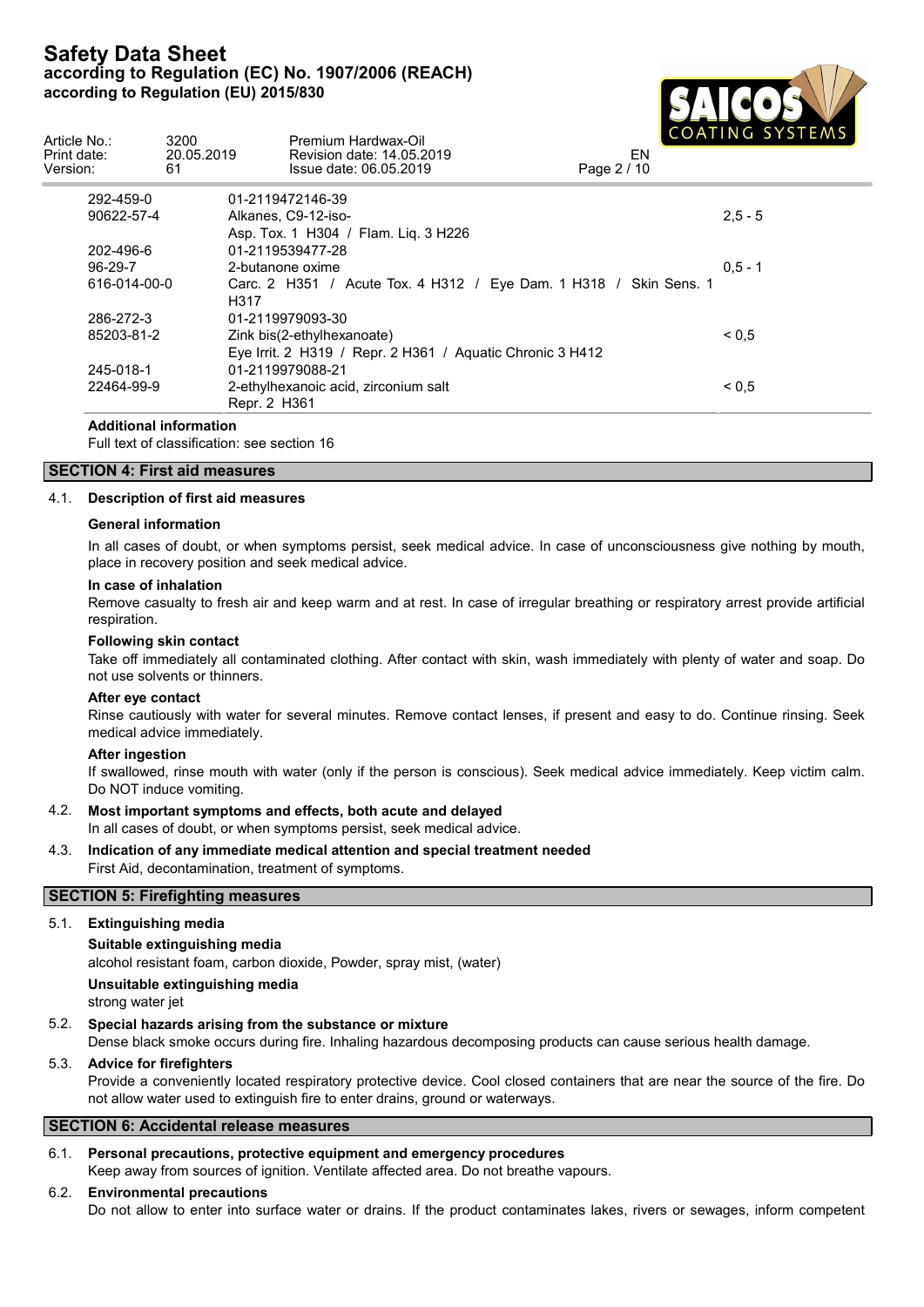

| Article No  | 3200       | Premium Hardwax-Oil       | ICOAING SYSIEMS              |
|-------------|------------|---------------------------|------------------------------|
| Print date: | 20.05.2019 | Revision date: 14.05.2019 |                              |
| Version:    | 61         | Issue date: 06.05.2019    | $^{\circ}$ / 10<br>Page $3/$ |

authorities in accordance with local regulations.

## 6.3. **Methods and material for containment and cleaning up**

Isolate leaked material using non-flammable absorption agent (e.g. sand, earth, vermiculit, diatomaceous earth) and collect it for disposal in appropriate containers in accordance with the local regulations (see section 13). Clean using cleansing agents. Do not use solvents.

## 6.4. **Reference to other sections**

Observe protective provisions (see section 7 and 8).

# **SECTION 7: Handling and storage**

## 7.1. **Precautions for safe handling**

## **Advices on safe handling**

Avoid formation of flammable and explosive vapour concentrations in the air and exceeding the exposure limit values. Only use the material in places where open light, fire and other flammable sources can be kept away. Electrical equipment must be protected meeting the accepted standard. Product may become electrostatically charged. Provide earthing of containers, equipment, pumps and ventilation facilities. Anti-static clothing including shoes are recommended. Floors must be electrically conductive. Keep away from heat sources, sparks and open flames. Use only spark proof tools. Avoid contact with skin, eyes and clothes. Do not inhale dusts, particulates and spray mist when using this preparation. Avoid respiration of swarf. When using do not eat, drink or smoke. Personal protection equipment: refer to section 8. Do not empty containers with pressure no pressure vessel! Always keep in containers that correspond to the material of the original container. Follow the legal protection and safety regulations.

## **Further information**

Vapours are heavier than air. Vapours form explosive mixtures with air.

## 7.2. **Conditions for safe storage, including any incompatibilities**

## **Requirements for storage rooms and vessels**

Storage in accordance with the Ordinance on Industrial Safety and Health (BetrSiVO). Keep container tightly closed. Do not empty containers with pressure - no pressure vessel! Smoking is forbidden. Access only for authorised persons. Store carefully closed containers upright to prevent any leaks. Soils have to conform to the "Guidelines for avoidance of ignition hazards due to electrostatic charges (TRBS 2153)".

## **Hints on joint storage**

Keep away from strongly acidic and alkaline materials as well as oxidizers.

## **Further information on storage conditions**

Take care of instructions on label. Store in a well-ventilated and dry room at temperatures between 15 °C and 30 °C. Protect from heat and direct sunlight. Keep container tightly closed. Remove all sources of ignition. Smoking is forbidden. Access only for authorised persons. Store carefully closed containers upright to prevent any leaks.

## 7.3. **Specific end use(s)**

Observe technical data sheet. Observe instructions for use.

## **SECTION 8: Exposure controls/personal protection**

## 8.1. **Control parameters**

## **Occupational exposure limit values:**

Naphtha (petroleum), hydrotreated heavy; Low boiling point; hydrogen treated naphtha INDEX No. 649-327-00-6 / EC No. 265-150-3 / CAS No. 64742-48-9

WEL, TWA: 1200 mg/m3 Remark: (> or = C7, Normal and branched chain alkanes) WEL, TWA: 800 mg/m3 Remark: (> or = C7, Cycloalkanes) Naphtha (petroleum), hydrotreated heavy INDEX No. 649-327-00-6 / EC No. 265-150-3 / CAS No. 64742-48-9 WEL, TWA: 1200 mg/m3

Remark: (> or = C7, Normal and branched chain alkanes)

WEL, TWA: 800 mg/m3

Remark: (> or = C7, Cycloalkanes)

## **Additional information**

TWA : long-term occupational exposure limit value STEL : short-term occupational exposure limit value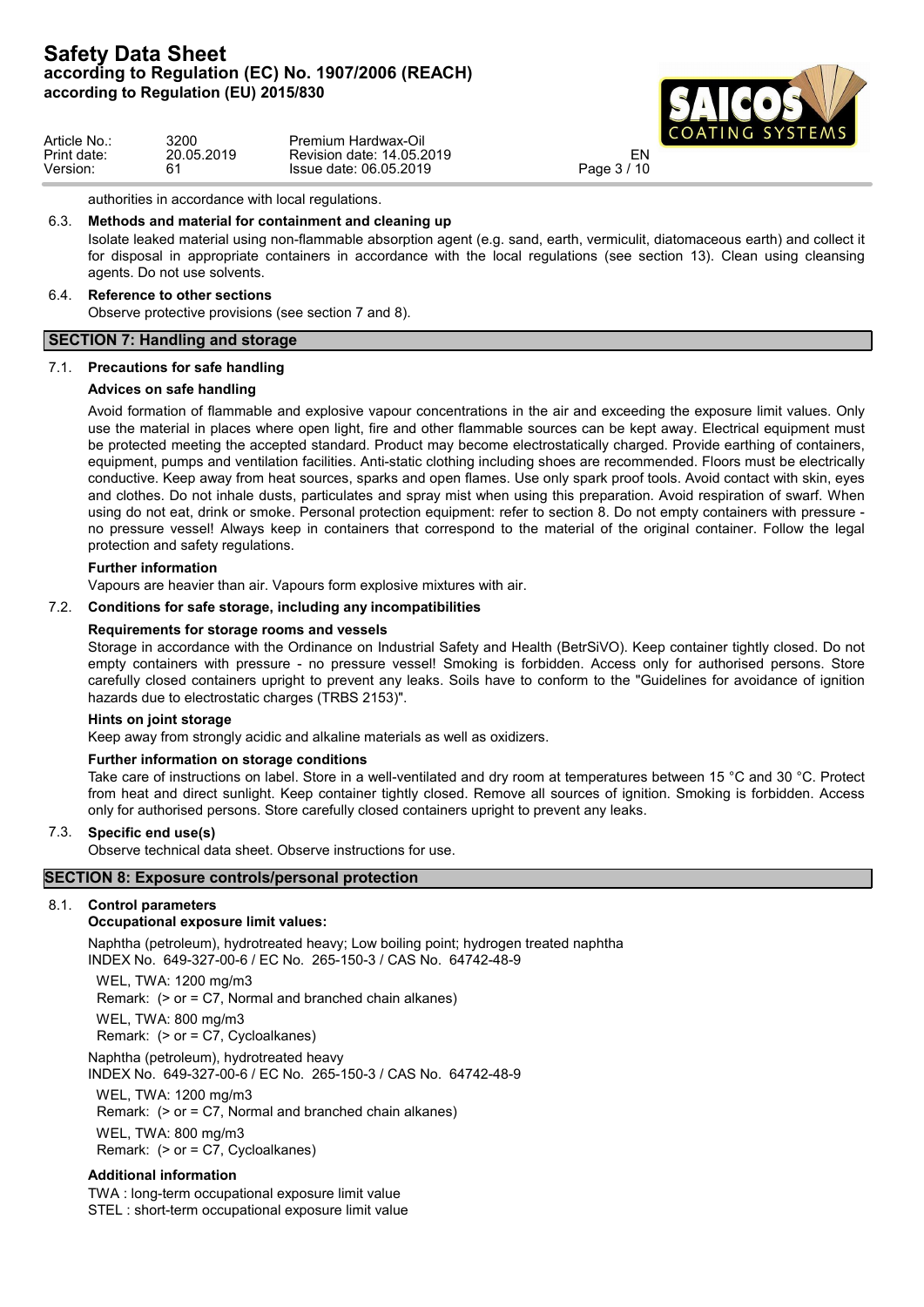

| Article No  | 3200       | Premium Hardwax-Oil       | I COATING SYSTEMS                |  |
|-------------|------------|---------------------------|----------------------------------|--|
| Print date: | 20.05.2019 | Revision date: 14.05.2019 | EΝ                               |  |
| Version:    |            | Issue date: 06.05.2019    | $\sqrt{4}$<br>$P$ age 4 $\prime$ |  |

## Ceiling : peak limitation

## **DNEL:**

Zink bis(2-ethylhexanoate) EC No. 286-272-3 / CAS No. 85203-81-2 DNEL long-term dermal (systemic), Workers: 6,41 mg/kg DNEL long-term inhalative (systemic), Workers: 20,83 mg/m<sup>3</sup> DNEL long-term oral (repeated), Consumer: 3,21 mg/kg DNEL long-term dermal (systemic), Consumer: 3,21 mg/kg DNEL long-term inhalative (systemic), Consumer: 10,42 mg/m<sup>3</sup> Naphtha (petroleum), hydrotreated heavy INDEX No. 649-327-00-6 / EC No. 265-150-3 / CAS No. 64742-48-9 DNEL long-term oral (repeated), Consumer: 125 mg/kg bw/day DNEL long-term dermal (systemic), Consumer: 125 mg/kg bw/day DNEL long-term inhalative (systemic), Consumer: 185 mg/m<sup>3</sup> 2-ethylhexanoic acid, zirconium salt EC No. 245-018-1 / CAS No. 22464-99-9 DNEL long-term dermal (systemic), Workers: 6,49 mg/kg bw/day DNEL long-term inhalative (systemic), Workers: 32,97 mg/m<sup>3</sup> DNEL long-term oral (repeated), Consumer: 4,51 mg/kg bw/day DNEL long-term dermal (systemic), Consumer: 3,25 mg/kg bw/day DNEL long-term inhalative (systemic), Consumer: 8,13 mg/m<sup>3</sup> 2-butanone oxime INDEX No. 616-014-00-0 / EC No. 202-496-6 / CAS No. 96-29-7 DNEL acute dermal, short-term (systemic), Workers: 2,5 mg/kg DNEL long-term dermal (systemic), Workers: 1,3 mg/kg DNEL long-term inhalative (local), Workers: 3,33 mg/m<sup>3</sup> DNEL long-term inhalative (systemic), Workers: 9 mg/m<sup>3</sup> DNEL acute dermal, short-term (systemic), Consumer: 1,5 mg/kg DNEL long-term dermal (systemic), Consumer: 0,78 mg/kg DNEL long-term inhalative (local), Consumer: 2 mg/m<sup>3</sup> DNEL long-term inhalative (systemic), Consumer: 2,7 mg/m<sup>3</sup> **PNEC:** 2-ethylhexanoic acid, zirconium salt EC No. 245-018-1 / CAS No. 22464-99-9 PNEC aquatic, freshwater: 0,36 mg/l PNEC aquatic, marine water: 0,036 mg/l PNEC aquatic, intermittent release: 0,493 mg/l PNEC sediment, freshwater: 6,37 mg/kg PNEC sediment, marine water: 0,637 mg/kg PNEC, soil: 1,06 mg/kg

PNEC sewage treatment plant (STP): 71,7 mg/l

2-butanone oxime

INDEX No. 616-014-00-0 / EC No. 202-496-6 / CAS No. 96-29-7 PNEC aquatic, freshwater: 0,256 mg/l PNEC aquatic, intermittent release: 0,118 mg/l PNEC sewage treatment plant (STP): 177 mg/l

## 8.2. **Exposure controls**

Provide good ventilation. This can be achieved with local or room suction. If this should not be sufficient to keep aerosol and solvent vapour concentration below the exposure limit values, a suitable respiratory protection must be used.

## **Personal protection equipment**

## **Respiratory protection**

If concentration of solvents is beyond the occupational exposure limit values, approved and suitable respiratory protection must be used. Observe the wear time limits according GefStoffV in combination with the rules for using respiratory protection apparatus (BGR 190). Use only respiratory protection equipment with CE-symbol including four digit test number.

## **Hand protection**

For prolonged or repeated handling the following glove material must be used: Butyl caoutchouc (butyl rubber)

Thickness of the glove material > 0,4 mm ; Breakthrough time (maximum wearing time) > 480 min.

Observe the instructions and details for use, storage, maintenance and replacement provided by the protective glove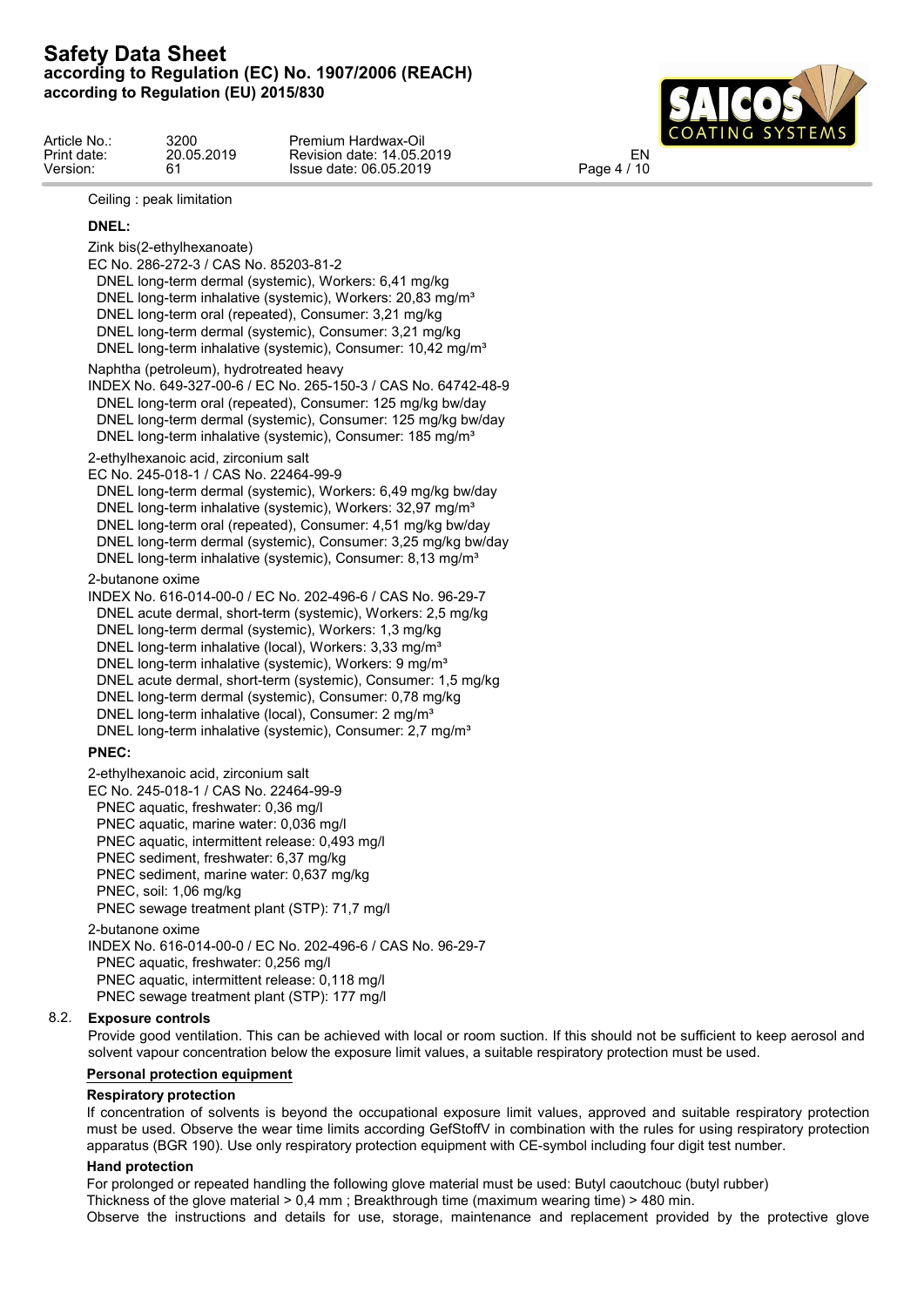

| Version: | Article No.:<br>Print date:                   | 3200<br>20.05.2019<br>61                 | Premium Hardwax-Oil<br>Revision date: 14.05.2019<br>Issue date: 06.05.2019 |                                                                                         | EN<br>Page 5 / 10                                                                                                                                                                                                             | COATING SYSTEMS |
|----------|-----------------------------------------------|------------------------------------------|----------------------------------------------------------------------------|-----------------------------------------------------------------------------------------|-------------------------------------------------------------------------------------------------------------------------------------------------------------------------------------------------------------------------------|-----------------|
|          |                                               | glove articles EN ISO 374                |                                                                            |                                                                                         | manufacturer. Penetration time of glove material depending on intensity and duration of exposure to skin. Recommended<br>Barrier creams can help protecting exposed skin areas. In no case should they be used after contact. |                 |
|          |                                               | <b>Eye/face protection</b>               | Wear closely fitting protective glasses in case of splashes.               |                                                                                         |                                                                                                                                                                                                                               |                 |
|          | <b>Body protection</b>                        |                                          |                                                                            | Wear antistatic clothing of natural fibers (cotton) or heat resistant synthetic fibers. |                                                                                                                                                                                                                               |                 |
|          |                                               | <b>Protective measures</b>               |                                                                            | After contact clean skin thoroughly with water and soap or use appropriate cleanser.    |                                                                                                                                                                                                                               |                 |
|          |                                               | <b>Environmental exposure controls</b>   |                                                                            |                                                                                         | Do not allow to enter into surface water or drains. See section 7. No additional measures necessary.                                                                                                                          |                 |
|          |                                               |                                          | <b>SECTION 9: Physical and chemical properties</b>                         |                                                                                         |                                                                                                                                                                                                                               |                 |
| 9.1.     |                                               |                                          | Information on basic physical and chemical properties                      |                                                                                         |                                                                                                                                                                                                                               |                 |
|          | Appearance:                                   |                                          |                                                                            |                                                                                         |                                                                                                                                                                                                                               |                 |
|          | <b>Physical state:</b>                        |                                          |                                                                            | Liquid                                                                                  |                                                                                                                                                                                                                               |                 |
|          | Colour:                                       |                                          |                                                                            | colourless                                                                              |                                                                                                                                                                                                                               |                 |
|          | Odour:                                        |                                          |                                                                            | characteristic                                                                          |                                                                                                                                                                                                                               |                 |
|          | <b>Odour threshold:</b>                       |                                          |                                                                            | not applicable                                                                          |                                                                                                                                                                                                                               |                 |
|          | pH at 20 °C:                                  |                                          |                                                                            | not applicable                                                                          |                                                                                                                                                                                                                               |                 |
|          |                                               | <b>Melting point/freezing point:</b>     |                                                                            | not applicable                                                                          |                                                                                                                                                                                                                               |                 |
|          |                                               | Initial boiling point and boiling range: |                                                                            | 149 °C                                                                                  | Source: Naphtha (petroleum), hydrotreated heavy                                                                                                                                                                               |                 |
|          | Flash point:                                  |                                          |                                                                            | 62 °C                                                                                   | Method: DIN 53213-1 (08/2002: replaced by EN ISO 1523)                                                                                                                                                                        |                 |
|          | <b>Evaporation rate:</b>                      |                                          |                                                                            | not applicable                                                                          |                                                                                                                                                                                                                               |                 |
|          | flammability                                  | Burning time (s):                        |                                                                            | not applicable                                                                          |                                                                                                                                                                                                                               |                 |
|          |                                               |                                          | Upper/lower flammability or explosive limits:                              |                                                                                         |                                                                                                                                                                                                                               |                 |
|          |                                               | Lower explosion limit:                   |                                                                            | 0,65 Vol-%                                                                              |                                                                                                                                                                                                                               |                 |
|          |                                               | <b>Upper explosion limit:</b>            |                                                                            | 7 Vol-%<br>Source: Alkanes, C9-12-iso-                                                  |                                                                                                                                                                                                                               |                 |
|          |                                               | Vapour pressure at 20 °C:                |                                                                            | 53,9111 mbar<br>Method: calculated.                                                     |                                                                                                                                                                                                                               |                 |
|          | Vapour density:                               |                                          |                                                                            | not applicable                                                                          |                                                                                                                                                                                                                               |                 |
|          | <b>Relative density:</b><br>Density at 20 °C: |                                          |                                                                            | $0,90$ g/cm <sup>3</sup>                                                                |                                                                                                                                                                                                                               |                 |
|          | Solubility(ies):                              | Water solubility (g/L) at 20 °C:         |                                                                            | insoluble                                                                               |                                                                                                                                                                                                                               |                 |
|          |                                               | Partition coefficient: n-octanol/water:  |                                                                            | see section 12                                                                          |                                                                                                                                                                                                                               |                 |
|          |                                               | Auto-ignition temperature:               |                                                                            | 230 °C<br>Source: Alkanes, C9-12-iso-                                                   |                                                                                                                                                                                                                               |                 |
|          |                                               | <b>Decomposition temperature:</b>        |                                                                            | not applicable                                                                          |                                                                                                                                                                                                                               |                 |
|          | Viscosity at 20 °C:                           |                                          |                                                                            | 90 s 4 mm<br>Method: DIN 53211                                                          |                                                                                                                                                                                                                               |                 |
|          |                                               | <b>Explosive properties:</b>             |                                                                            | not applicable                                                                          |                                                                                                                                                                                                                               |                 |
|          |                                               | <b>Oxidising properties:</b>             |                                                                            | not applicable                                                                          |                                                                                                                                                                                                                               |                 |
| 9.2.     | <b>Other information</b>                      |                                          |                                                                            |                                                                                         |                                                                                                                                                                                                                               |                 |
|          | Solid content (%):                            |                                          |                                                                            | 50 Wt %                                                                                 |                                                                                                                                                                                                                               |                 |
|          | solvent content:<br>Water:                    | <b>Organic solvents:</b>                 |                                                                            | 49 Wt %<br>0 Wt %                                                                       |                                                                                                                                                                                                                               |                 |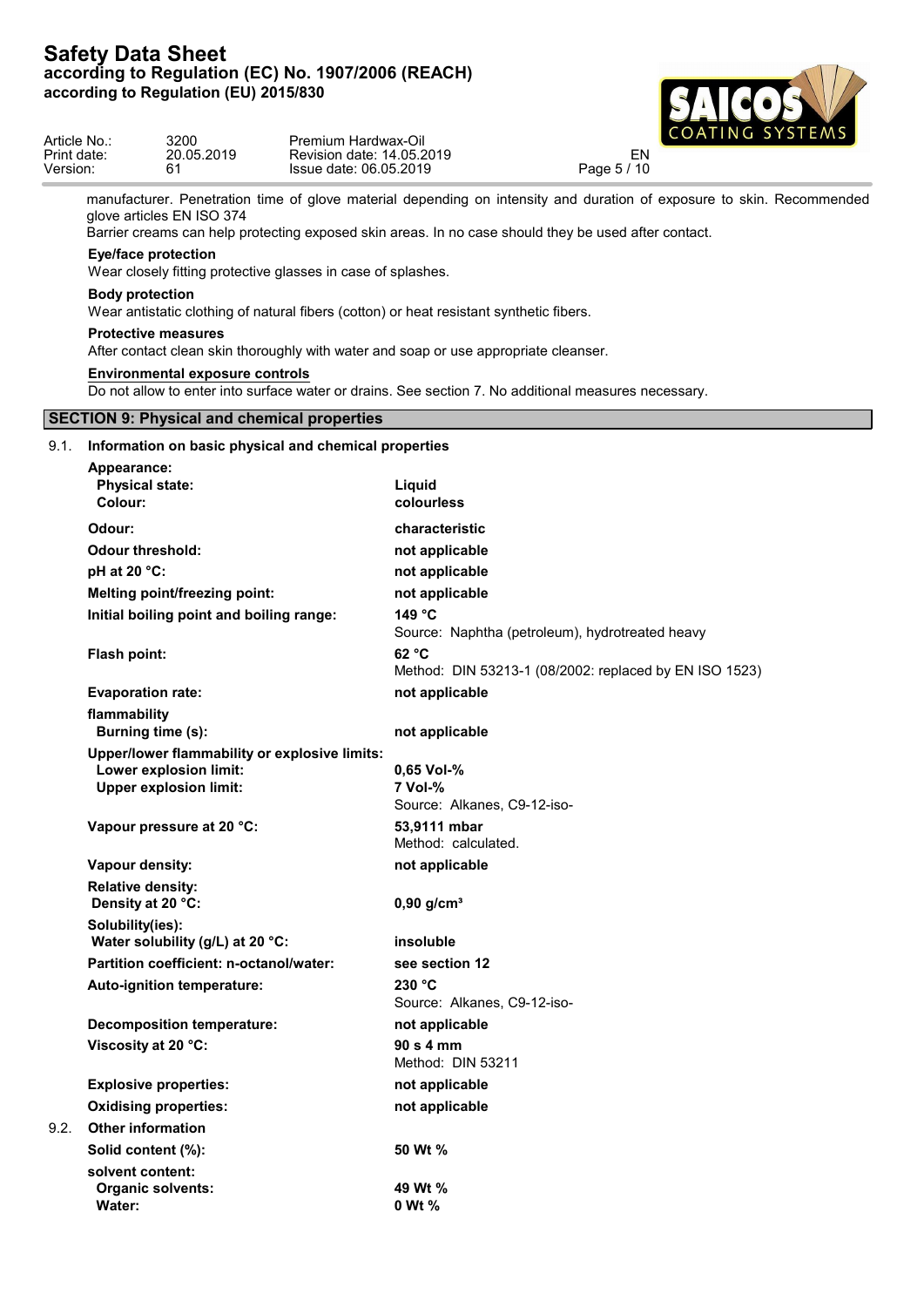

| 3200       | Premium Hardwax-Oil       |             |  |
|------------|---------------------------|-------------|--|
| 20.05.2019 | Revision date: 14.05.2019 | EN          |  |
|            | Issue date: 06.05.2019    | Page 6 / 10 |  |
|            |                           |             |  |

# **SECTION 10: Stability and reactivity**

## 10.1. **Reactivity**

No information available.

## 10.2. **Chemical stability**

Stable when applying the recommended regulations for storage and handling. Further information on correct storage: refer to section 7.

## 10.3. **Possibility of hazardous reactions**

Keep away from strong acids, strong bases and strong oxidizing agents to avoid exothermic reactions.

#### 10.4. **Conditions to avoid**

Hazardous decomposition byproducts may form with exposure to high temperatures.

10.5. **Incompatible materials** not applicable

#### 10.6. **Hazardous decomposition products**

Hazardous decomposition byproducts may form with exposure to high temperatures, e.g.: carbon dioxide, carbon monoxide, smoke, nitrogen oxides.

#### **SECTION 11: Toxicological information**

Classification according to Regulation (EC) No 1272/2008 [CLP]

## 11.1. **Information on toxicological effects**

#### **Acute toxicity**

Zink bis(2-ethylhexanoate) oral, LD50, Rat: > 5000 mg/kg Method: OECD 401 dermal, LD50, Rat: > 2000 mg/kg Method: OECD 402 inhalative (dust and mist), LC50, Rat:  $> 5.7$  mg/l (4 h) Method: OECD 403

Naphtha (petroleum), hydrotreated heavy; Low boiling point; hydrogen treated naphtha

oral, LD50, Rat: > 6000 mg/kg dermal, LD50, Rabbit: > 5000 mg/kg inhalative (Gases), LC50, Rat: 15000 ppmV (4 h) inhalative (vapours), LC50, Rat:  $>$  5 mg/l (4 h)

Alkanes, C9-12-isooral, LD50, Rat: > 5000 mg/kg dermal, LD50, Rabbit: > 5000 mg/kg inhalative (vapours), LC50, Rat: > 12200 mg/l (4 h)

Naphtha (petroleum), hydrotreated heavy oral, LD50, Rat: > 5000 mg/kg dermal, LD50, Rabbit: > 5000 mg/kg

2-ethylhexanoic acid, zirconium salt oral, LD50, Rat: > 5000 mg/kg Method: OECD 401

2-butanone oxime oral, LD50, Rat 2300 - 3700 mg/kg dermal, LD50, Rat evaluation No data available dermal, LD50, Rabbit: > 1000 mg/kg inhalative (Gases), LC50, Rat (4 h)evaluation No data available inhalative (vapours), LC50, Rat:  $> 4,83$  mg/l (4 h)

## **Skin corrosion/irritation; Serious eye damage/eye irritation**

Naphtha (petroleum), hydrotreated heavy Skin, Rabbit. (4 h) Method: OECD 404 Not an irritant. eyes, Rabbit.: evaluation Not an irritant. Method: OECD 405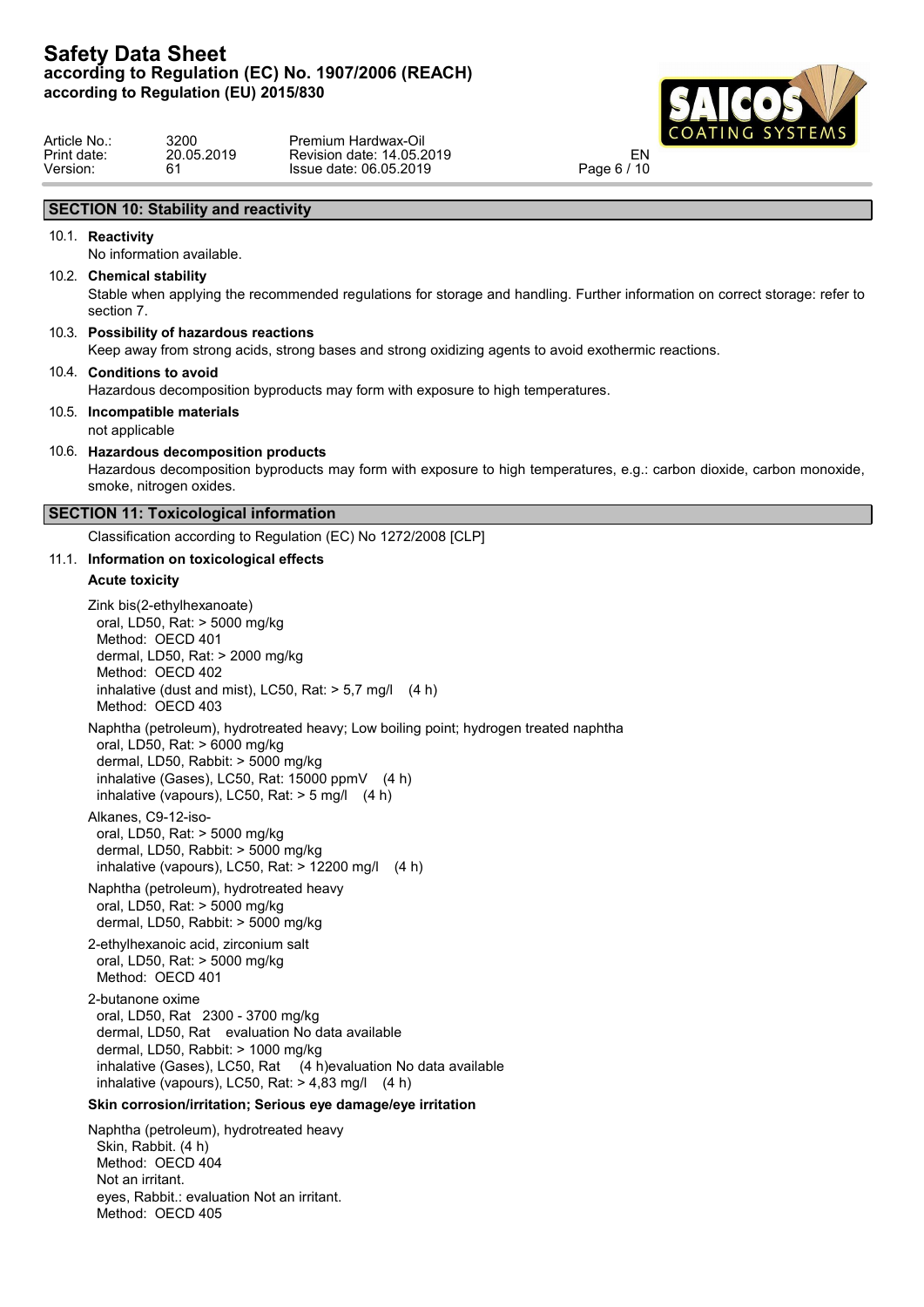

| Article No  | 3200       | Premium Hardwax-Oil       | L CUATINU SISIEMS |  |
|-------------|------------|---------------------------|-------------------|--|
| Print date: | 20.05.2019 | Revision date: 14.05.2019 | E٨                |  |
| Version:    |            | Issue date: 06.05.2019    | 1.4C<br>Page      |  |

2-butanone oxime Skin, Rabbit. (4 h) Method: OECD 405 mild irritant.

eyes, Rabbit.: evaluation Serious eye damage/eye irritation

## **Respiratory or skin sensitisation**

Naphtha (petroleum), hydrotreated heavy Skin, Guinea pig: ; evaluation not sensitising. Method: OECD 406

2-butanone oxime Skin, Guinea pig: ; evaluation Sensitising

# **CMR effects (carcinogenicity, mutagenicity and toxicity for reproduction)**

#### 2-butanone oxime

Germ cell mutagenicity; evaluation No data available Reproductive toxicity; evaluation No data available

## **STOT-single exposure; STOT-repeated exposure**

Based on available data, the classification criteria are not met.

#### **Aspiration hazard**

Based on available data, the classification criteria are not met.

## **Practical experience/human evidence**

Inhaling of solvent components above the MWC-value can lead to health damage, e.g. irritation of the mucous membrane and respiratory organs, as well as damage to the liver, kidneys and the central nerve system. Indications for this are: headache, dizziness, fatigue, amyosthenia, drowsiness, in serious cases: unconsciousness. Solvents may cause some of the aforementioned effects through skin resorption. Repeated or prolonged contact with the preparation may cause removal of natural fat from the skin resulting in non-allergic contact dermatitis and/or absorption through skin. Splashing may cause eye irritation and reversible damage.

## **Overall Assessment on CMR properties**

The ingredients in this mixture do not meet the criteria for classification as CMR category 1A or 1B according to CLP.

## **SECTION 12: Ecological information**

Classification according to Regulation (EC) No 1272/2008 [CLP] Do not allow to enter into surface water or drains.

# 12.1. **Toxicity**

| Zink bis(2-ethylhexanoate)<br>Fish toxicity, LC50, Cyprinus carpio (Common Carp): 100 mg/l (96 h)<br>Algae toxicity, ErC50, Pseudokirchneriella subcapitata: 2,72 mg/l (72 h)                                                                                                         |
|---------------------------------------------------------------------------------------------------------------------------------------------------------------------------------------------------------------------------------------------------------------------------------------|
| Naphtha (petroleum), hydrotreated heavy; Low boiling point; hydrogen treated naphtha<br>Fish toxicity, LC50, Pimephales promelas (fathead minnow): > 1000 mg/l (96 h)<br>Daphnia toxicity, EC50, Daphnia magna: > 1000 mg/l (48 h)<br>Algae toxicity, $E rC50$ : $> 1000$ mg/l (72 h) |
| Alkanes, C9-12-iso-<br>Fish toxicity, LC50: $2600 \text{ mg/l}$ (96 h)<br>Daphnia toxicity, EC50, Daphnia magna: > 1000 mg/l (48 h)                                                                                                                                                   |
| Naphtha (petroleum), hydrotreated heavy<br>Fish toxicity, LC50, Oncorhynchus mykiss (Rainbow trout): $> 1000$ mg/l (96 h)<br>Algae toxicity, ErC50, Pseudokirchneriella subcapitata: > 1000 mg/l (72 h)                                                                               |
| 2-ethylhexanoic acid, zirconium salt<br>Fish toxicity, LC50, Oryzias latipes: $> 100$ mg/l (96 h)<br>Method: OECD 203<br>Daphnia toxicity, $EC50:$ > 100 mg/l (48 h)                                                                                                                  |
| 2-butanone oxime<br>Fish toxicity, LC50, Pimephales promelas (fathead minnow) 843 - 914 mg/l (96 h)<br>Daphnia toxicity, EC50, Daphnia magna (Big water flea): 201 mg/l (48 h)<br>Algae toxicity, ErC50, Desmodesmus subspicatus: 83 mg/l (72 h)                                      |
| Long-term Ecotoxicity                                                                                                                                                                                                                                                                 |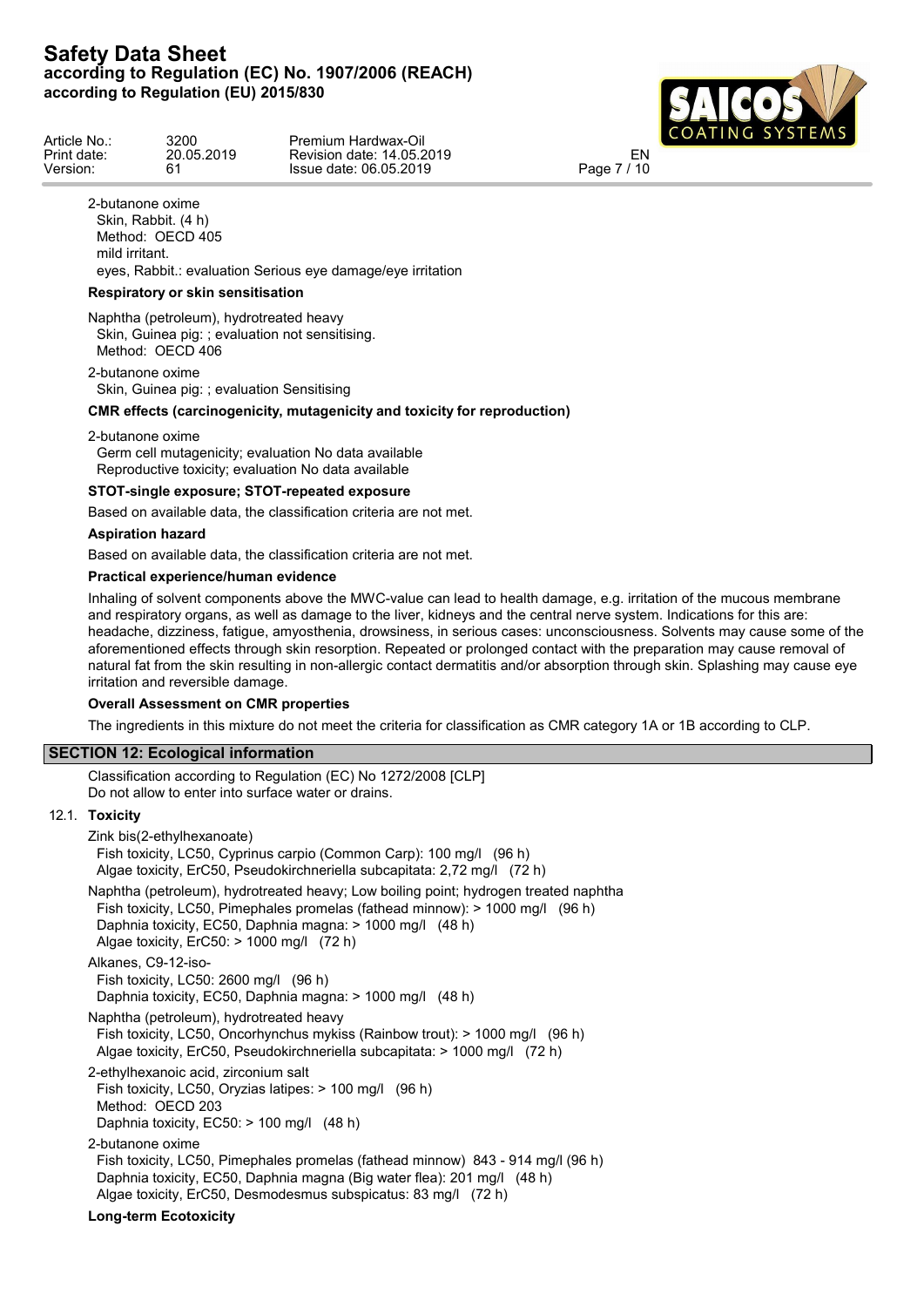

| Article No.:<br>Print date:<br>Version: |                        | 3200<br>20.05.2019<br>61                                                                     | Premium Hardwax-Oil<br>Revision date: 14.05.2019<br>Issue date: 06.05.2019                                                                      | COATING SYSTEMS<br>EN<br>Page 8 / 10                                                                                         |
|-----------------------------------------|------------------------|----------------------------------------------------------------------------------------------|-------------------------------------------------------------------------------------------------------------------------------------------------|------------------------------------------------------------------------------------------------------------------------------|
|                                         |                        | Alkanes, C9-12-iso-                                                                          |                                                                                                                                                 |                                                                                                                              |
|                                         |                        |                                                                                              | Daphnia toxicity, NOEC, Daphnia magna: > 1 mg/l (21 day(s))                                                                                     |                                                                                                                              |
|                                         |                        | 2-ethylhexanoic acid, zirconium salt                                                         | Daphnia toxicity, NOEC, Daphnia magna (Big water flea): 25 mg/l (21 day(s))                                                                     |                                                                                                                              |
|                                         |                        | 2-butanone oxime                                                                             |                                                                                                                                                 |                                                                                                                              |
|                                         |                        |                                                                                              | Fish toxicity, NOEC, Oryzias latipes (Ricefish): >= 100 mg/l (14 day(s))<br>Algae toxicity, NOEC, Scenedesmus subspicatus: 93 mg/l (72 hour(s)) |                                                                                                                              |
|                                         |                        | 12.2. Persistence and degradability                                                          |                                                                                                                                                 |                                                                                                                              |
|                                         |                        | Zink bis(2-ethylhexanoate)                                                                   | : 69 Degradation rate (%): (21 day(s)); evaluation Readily biodegradable (according to OECD criteria)                                           |                                                                                                                              |
|                                         |                        | Alkanes, C9-12-iso-<br>: 31,3 Degradation rate $(\%)$ : (28 day(s))                          |                                                                                                                                                 |                                                                                                                              |
|                                         |                        | Naphtha (petroleum), hydrotreated heavy                                                      | : 80 Degradation rate (%): (28 day(s)); evaluation Readily biodegradable (according to OECD criteria).                                          |                                                                                                                              |
|                                         |                        | 2-ethylhexanoic acid, zirconium salt<br>: 99 Degradation rate $(\%)$ : $(28 \text{ day}(s))$ |                                                                                                                                                 |                                                                                                                              |
|                                         |                        | 2-butanone oxime<br>inherently biodegradable.                                                |                                                                                                                                                 | : 70 Degradation rate (%): (18 day(s)); evaluation According to OECD criteria the product is not readily biodegradable but   |
|                                         |                        | 12.3. Bioaccumulative potential                                                              |                                                                                                                                                 |                                                                                                                              |
|                                         |                        | Zink bis(2-ethylhexanoate)<br>Partition coefficient: n-octanol/water: 5,7                    |                                                                                                                                                 |                                                                                                                              |
|                                         |                        | Naphtha (petroleum), hydrotreated heavy<br>Partition coefficient: n-octanol/water: 5 - 6,7   |                                                                                                                                                 |                                                                                                                              |
|                                         |                        | 2-ethylhexanoic acid, zirconium salt<br>Partition coefficient: n-octanol/water: 2,96         |                                                                                                                                                 |                                                                                                                              |
|                                         |                        | 2-butanone oxime<br>Partition coefficient: n-octanol/water: 0.63                             |                                                                                                                                                 |                                                                                                                              |
|                                         |                        | <b>Bioconcentration factor (BCF)</b>                                                         |                                                                                                                                                 |                                                                                                                              |
|                                         |                        | 2-butanone oxime<br>Bioconcentration factor (BCF): 2,5 - 5,8                                 |                                                                                                                                                 |                                                                                                                              |
|                                         | 12.4. Mobility in soil | Toxicological data are not available.                                                        |                                                                                                                                                 |                                                                                                                              |
|                                         |                        | 12.5. Results of PBT and vPvB assessment                                                     |                                                                                                                                                 |                                                                                                                              |
|                                         |                        |                                                                                              | The substances in the mixture do not meet the PBT/vPvB criteria according to REACH, annex XIII.                                                 |                                                                                                                              |
|                                         |                        | 12.6. Other adverse effects<br>No information available.                                     |                                                                                                                                                 |                                                                                                                              |
|                                         |                        | <b>SECTION 13: Disposal considerations</b>                                                   |                                                                                                                                                 |                                                                                                                              |
|                                         |                        | 13.1. Waste treatment methods                                                                |                                                                                                                                                 |                                                                                                                              |
|                                         |                        | Appropriate disposal / Product<br>Recommendation                                             |                                                                                                                                                 |                                                                                                                              |
|                                         |                        |                                                                                              | disposal according to directive 2008/98/EC, covering waste and dangerous waste.                                                                 | Do not allow to enter into surface water or drains. This material and its container must be disposed of in a safe way. Waste |
|                                         | 080112                 |                                                                                              | List of proposed waste codes/waste designations in accordance with EWC<br>waste paint and varnish other than those mentioned in 08 01 11        |                                                                                                                              |
|                                         |                        | Appropriate disposal / Package                                                               |                                                                                                                                                 |                                                                                                                              |

**Recommendation**

Non-contaminated packages may be recycled. Vessels not properly emptied are special waste.

# **SECTION 14: Transport information**

# **No dangerous good in sense of this transport regulation.**

14.1. **UN number**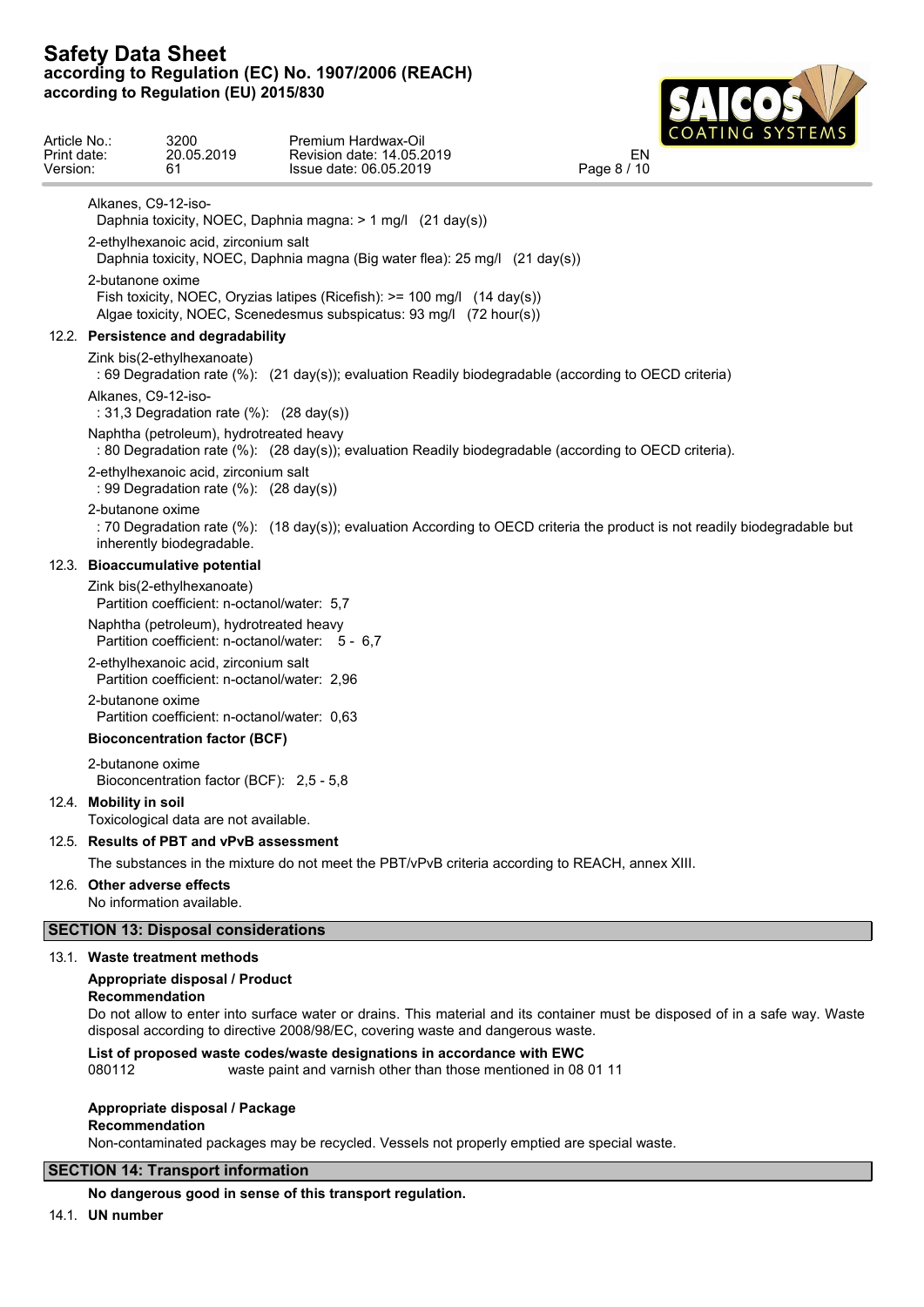

| Article No.:<br>Print date:<br>Version: |                         | 3200<br>20.05.2019<br>61                                                     | Premium Hardwax-Oil<br>Revision date: 14.05.2019<br>Issue date: 06.05.2019                                                                                                                                                                  | COULLIA O DI DI LIMO<br>EN<br>Page 9 / 10 |                  |  |
|-----------------------------------------|-------------------------|------------------------------------------------------------------------------|---------------------------------------------------------------------------------------------------------------------------------------------------------------------------------------------------------------------------------------------|-------------------------------------------|------------------|--|
|                                         |                         |                                                                              | not applicable                                                                                                                                                                                                                              |                                           |                  |  |
|                                         |                         | 14.2. UN proper shipping name                                                |                                                                                                                                                                                                                                             |                                           |                  |  |
|                                         |                         | 14.3. Transport hazard class(es)                                             |                                                                                                                                                                                                                                             |                                           |                  |  |
|                                         |                         |                                                                              | not applicable                                                                                                                                                                                                                              |                                           |                  |  |
|                                         | 14.4. Packing group     |                                                                              | not applicable                                                                                                                                                                                                                              |                                           |                  |  |
|                                         |                         | 14.5. Environmental hazards                                                  |                                                                                                                                                                                                                                             |                                           |                  |  |
|                                         |                         | Land transport (ADR/RID)                                                     | not applicable                                                                                                                                                                                                                              |                                           |                  |  |
|                                         |                         |                                                                              |                                                                                                                                                                                                                                             |                                           |                  |  |
|                                         | Marine pollutant        |                                                                              | not applicable                                                                                                                                                                                                                              |                                           |                  |  |
|                                         |                         | 14.6. Special precautions for user                                           |                                                                                                                                                                                                                                             |                                           |                  |  |
|                                         |                         | case of an accident or leakage.<br>Advices on safe handling: see parts 6 - 8 | Transport always in closed, upright and safe containers. Make sure that persons transporting the product know what to do in                                                                                                                 |                                           |                  |  |
|                                         |                         | <b>Further information</b>                                                   |                                                                                                                                                                                                                                             |                                           |                  |  |
|                                         |                         | Land transport (ADR/RID)                                                     |                                                                                                                                                                                                                                             |                                           |                  |  |
|                                         |                         | tunnel restriction code                                                      |                                                                                                                                                                                                                                             |                                           |                  |  |
|                                         |                         | Sea transport (IMDG)                                                         |                                                                                                                                                                                                                                             |                                           |                  |  |
|                                         | EmS-No.                 |                                                                              | not applicable                                                                                                                                                                                                                              |                                           |                  |  |
|                                         |                         |                                                                              | 14.7. Transport in bulk according to Annex II of Marpol and the IBC Code                                                                                                                                                                    |                                           |                  |  |
|                                         |                         |                                                                              |                                                                                                                                                                                                                                             |                                           |                  |  |
|                                         | not applicable          |                                                                              |                                                                                                                                                                                                                                             |                                           |                  |  |
|                                         |                         | <b>SECTION 15: Regulatory information</b>                                    |                                                                                                                                                                                                                                             |                                           |                  |  |
|                                         |                         |                                                                              | 15.1. Safety, health and environmental regulations/legislation specific for the substance or mixture                                                                                                                                        |                                           |                  |  |
|                                         | <b>EU</b> legislation   |                                                                              |                                                                                                                                                                                                                                             |                                           |                  |  |
|                                         |                         | VOC-value (in g/L): 451                                                      | Directive 2010/75/EU on industrial emissions                                                                                                                                                                                                |                                           |                  |  |
|                                         |                         | <b>National regulations</b>                                                  |                                                                                                                                                                                                                                             |                                           |                  |  |
|                                         |                         | <b>Restrictions of occupation</b>                                            |                                                                                                                                                                                                                                             |                                           |                  |  |
|                                         |                         |                                                                              | Observe employment restrictions under the Maternity Protection Directive (92/85/EEC) for expectant or nursing mothers.<br>Observe restrictions to employment for juvenils according to the 'juvenile work protection guideline' (94/33/EC). |                                           |                  |  |
|                                         |                         | 15.2. Chemical Safety Assessment                                             |                                                                                                                                                                                                                                             |                                           |                  |  |
|                                         |                         |                                                                              | For the following substances of this mixture a chemical safety assessment has been carried out:                                                                                                                                             |                                           |                  |  |
|                                         | EC No.                  |                                                                              | <b>Designation</b>                                                                                                                                                                                                                          |                                           | <b>REACH No.</b> |  |
|                                         | <b>CAS No.</b>          |                                                                              |                                                                                                                                                                                                                                             |                                           |                  |  |
|                                         | 265-150-3               |                                                                              | Naphtha (petroleum), hydrotreated heavy; Low                                                                                                                                                                                                | boiling point; 01-2119457273-39           |                  |  |
|                                         | 64742-48-9<br>265-150-3 |                                                                              | hydrogen treated naphtha<br>Naphtha (petroleum), hydrotreated heavy                                                                                                                                                                         |                                           | 01-2119463258-33 |  |
|                                         | 64742-48-9              |                                                                              |                                                                                                                                                                                                                                             |                                           |                  |  |
|                                         | 292-459-0               |                                                                              | Alkanes, C9-12-iso-                                                                                                                                                                                                                         |                                           | 01-2119472146-39 |  |
|                                         | 90622-57-4              |                                                                              |                                                                                                                                                                                                                                             |                                           |                  |  |
|                                         | 202-496-6               |                                                                              | 2-butanone oxime                                                                                                                                                                                                                            |                                           | 01-2119539477-28 |  |
|                                         | 96-29-7<br>286-272-3    |                                                                              | Zink bis(2-ethylhexanoate)                                                                                                                                                                                                                  |                                           | 01-2119979093-30 |  |
|                                         | 85203-81-2              |                                                                              |                                                                                                                                                                                                                                             |                                           |                  |  |
|                                         | 245-018-1               |                                                                              | 2-ethylhexanoic acid, zirconium salt                                                                                                                                                                                                        |                                           | 01-2119979088-21 |  |
|                                         | 22464-99-9              |                                                                              |                                                                                                                                                                                                                                             |                                           |                  |  |
|                                         |                         | <b>SECTION 16: Other information</b>                                         |                                                                                                                                                                                                                                             |                                           |                  |  |
|                                         |                         |                                                                              |                                                                                                                                                                                                                                             |                                           |                  |  |

## **Full text of classification in section 3**

| Asp. Tox. 1 / H304  | Aspiration hazard    |
|---------------------|----------------------|
| Flam. Lig. 3 / H226 | Flammable liquids    |
| STOT SE 3 / H336    | STOT-single exposure |

May be fatal if swallowed and enters airways. Flammable liquid and vapour. May cause drowsiness or dizziness.